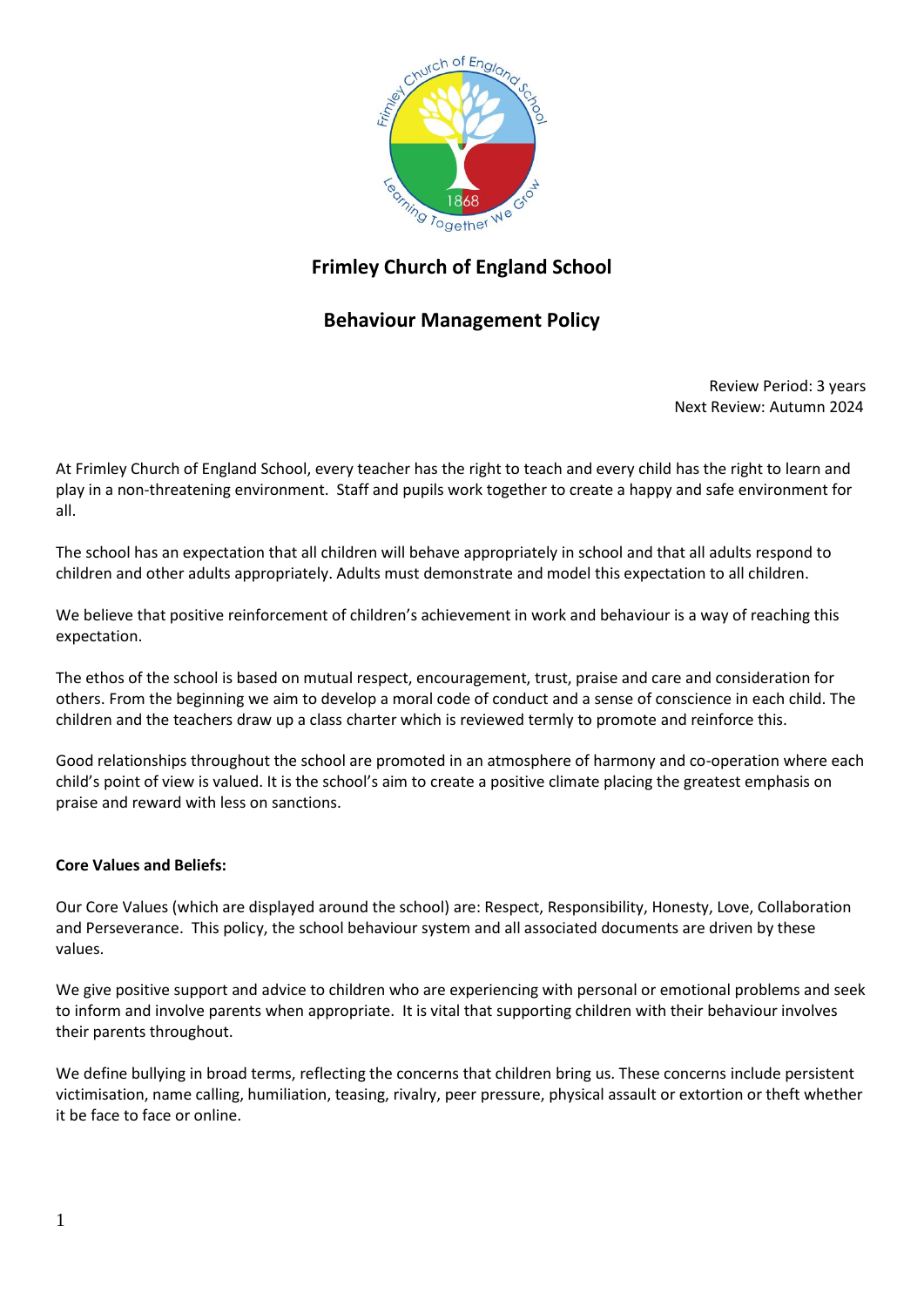We encourage the children to speak openly about the problems they have with others. We encourage all children to take responsibility where necessary for their own actions, will always receive support and encouragement from the staff. We always follow up allegations of bullying.

We recognise that children may display challenging behaviour during their time at school. At the heart of our school ethos is the belief that there will always be an underlying reason for challenging or inappropriate behaviour. There may be a variety of reasons, and it is important that this is acknowledged and then the appropriate sanction is put into place. The child must be made aware which aspect of his/her behaviour is unacceptable and will be guided to reflect upon this.

## **Behaviour System:**

#### **Principles and rationale:**

- · Rewarding positive learning behaviour and good behaviour choices is the driving force behind the system
- · Rewards and sanctions are always linked to the school values
- · Rewards and sanctions are as immediate as possible
- · Rewards encourage collaboration, intrinsic motivation and a sense of belonging

#### **Celebrating positive behaviour choices:**

We are committed to encouraging and celebrating the success of the children. It is important that all receive praise and encouragement in some form frequently throughout their school life. Our recognition of their efforts may simply be a 'well done' or a positive comment about a piece of work resulting in sharing success with others and often to the Headteacher for a special word of praise. Positive reinforcement of our expectations will be consistently given, always linked to our six school values and children whose behaviour reflect these values will be rewarded in a variety of ways (see below). All staff and children are aware of the nature of these rewards.

**Star of the Week**: One child from each class is chosen as the 'star' linked to the theme of the week. This is celebrated at an assembly at the end of the week.

**Praise Points:** The children can also be rewarded with Praise Points for their House team, relating to a piece of work or action/attitude. The number of Praise Points per team is totalled each week, with an ongoing result and reward. Children also cumulate their own Praise Points to earn celebratory postcards home which recognise their own personal achievements.

**Gold Book and Certificate:** Children who consistently demonstrate the school values to a high standard will be recognised by having their name in this very special book kept in the Headteacher's office. They will also receive a special gold certificate and their parents will be contacted in order to share the celebration.

**Class Rewards:** Children will also be able to work collaboratively within their classes in order to earn Class Rewards. Each class will decide together what they are aiming for and can take ownership of the reward, for example, they may choose to wear Mufti for a day, have extra sports sessions or a movie afternoon. Each class will have a visual representation of how they are working towards their Class Reward, for example, a tally chart, marbles in a jar or collecting puzzle pieces to make a complete picture.

#### **Roles and responsibilities children can earn for exemplary behaviour**

**School Ambassadors** – Children who are year 6 pupils who are chosen to carry out important roles around the school. This includes the privilege of showing visitors around the school.

**Head Boy and Head Girl** – Two pupils in Year 6 are selected to become the Head Boy and Head Girl for one academic year. They are selected due to the fact that they have shown exemplary behaviour throughout their time at Frimley, or have made significant improvements in their time at Frimley to become a pupil with exemplary behaviour. **Representatives on Pupil Councils** – Pupils across the school are able to uphold roles of responsibility on a variety of pupil councils and teams. Being a role model for good behaviour is essential in these roles.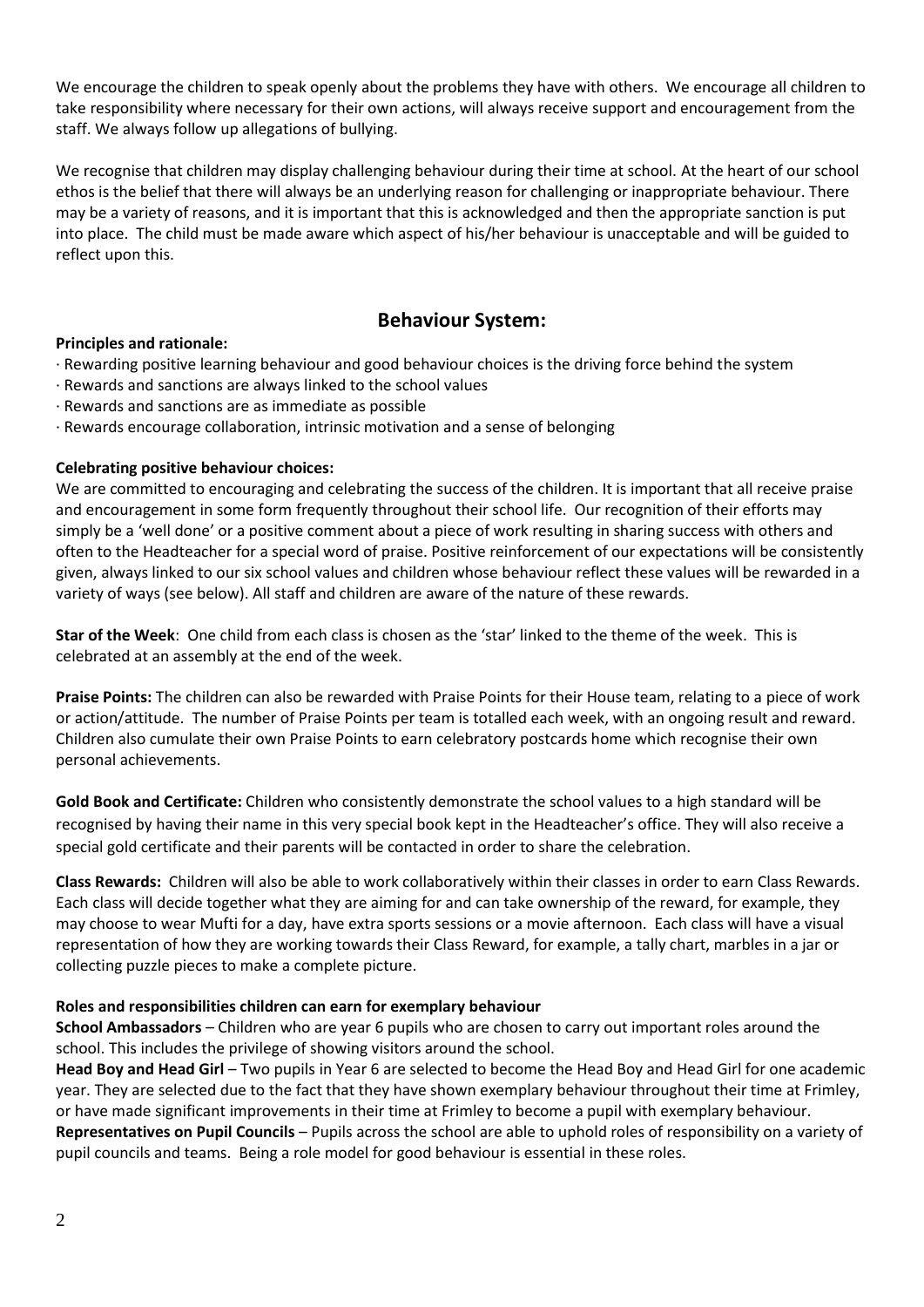### **Supporting children who have ongoing difficulties with their behaviour**

We will always support children in making the correct behaviour choices. Staff will give verbal reminders to children who aren't showing behaviours associated with the Frimley values and if need be, children will miss some of their social time.

During this time a restorative conversation will take place in order to give time for reflection and set short term targets together in relation to how the child can change their behaviour in the future. This part of the process is vital. A restorative conversation is based on these 5 questions:

- 1. What happened?
- 2. What were you thinking at the time?
- 3. What have you thought about since?
- 4. What/who has been affected by what you have done and in what way?
- 5. What do you think you need to do to make things right?

Children with ongoing behavioural difficulties will be identified and incidents of poor behaviours will be recorded in a personalised 'ABC' log; this will be stored on the school's server so it is accessible by all relevant staff. In consultation with the class teacher, the child, the parents and the Inclusion Leader, a behaviour support plan may be written. It will include clear expectations and specific targets for the child and may include a monitoring system involving senior staff. This will be reviewed and revised at regular intervals, as stated on the plan. If appropriate the advice and support of outside agencies will be sought. Where a child's behaviour is considered to be a risk to themselves or others (including pupils and staff), an individual risk assessment may also be written and shared with parents and all relevant staff.

In the case of serious incidents, or the culmination of several smaller incidents, the child's name will be recorded in the Red Book and parents will be informed in conjunction with an appropriate sanction agreed by relevant staff.

A "Red behaviour chart" should be completed for each child whose name is recorded in the Red Book on any occasion. This should be saved on the server and kept up to date so incidents of poor behaviour can be monitored. If this child has an ABC log already in place, only one chart needs to be filled in in detail and cross referenced on the other behaviour chart.

For any of the more serious behaviours, or a combination of the behaviours listed below, an incident form should be completed and given to the Head Teacher. The Headteacher in consultation with the class teacher and/or Year Leader, will decide on the appropriate course of action, including the sanction, and will inform the parents /carers. The form will be filed in the Incident File in the Head Teacher's office:

- Serious physical or verbal abuse towards an adult or child
- **Bullying**
- Racial abuse or inappropriate comments
- Homophobic comments
- Sexual harassment/sexism

There are occasions when additional support is needed to enable children to follow school rules effectively. A variety of support mechanisms are put in place to support those children, including:

- The reasons for good behaviour are always made clear both in themselves and their peers
- Various interventions may be appropriate, such as social skills, Lego therapy, friendship group, team building activities
- A space at lunchtime club may be offered
- Emotional Literacy Support via our ELSA trained Nurture Leaders may be offered
- Individual reward systems and motivation charts
- A Behaviour Contract may be written and shared with the child, parents and all relevant staff
- Advice may be sought from outside agencies
- An individual Risk Assessment may be written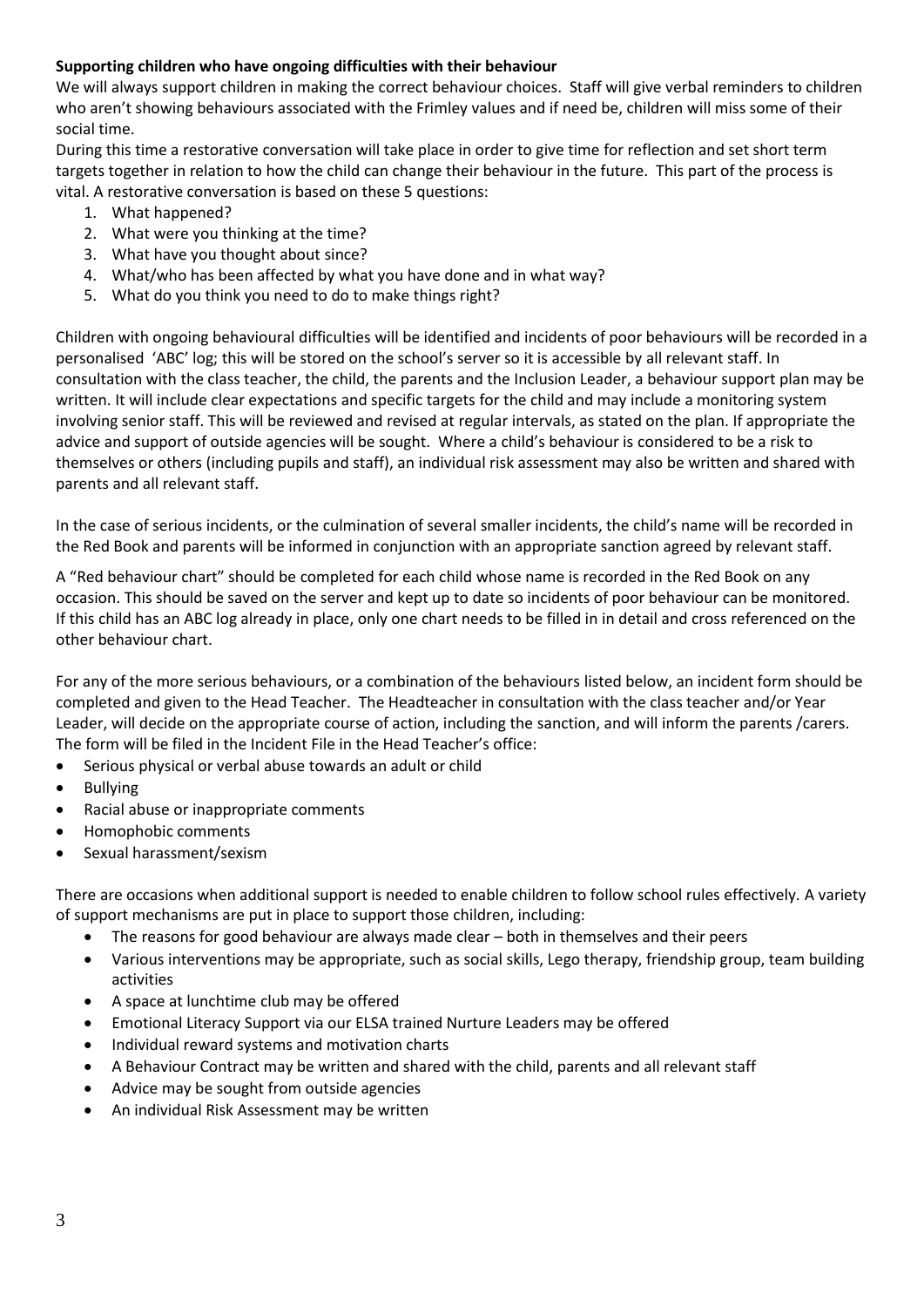## **Exclusion**

Failure to comply with the school's behaviour system and associated strategies could result in an exclusion from school. A pupil may be excluded for one or more fixed periods (up to a maximum of 45 school days in a single academic year), or permanently.

Fixed term and permanent exclusion are always used as a last resort and the decision to exclude is not taken lightly. The decision to exclude a pupil permanently should only be taken:

- In response to a serious breach or persistent breaches of the school's behaviour policy; and
- Where allowing the pupil to remain in school would seriously harm the education or welfare of the pupil or others in the school.

The school may also issue a Social Exclusion or an internal exclusion as follows: **Social Exclusion:** a pupil is removed from a period of social times whilst at school **Internal Exclusion:** a pupil is moved away from their peers for a set period of time to work in isolation

### **Home school agreement**

All parents/carers, and pupils at Frimley, annually sign our Home School Agreement which outlines the behaviour expectations of both parents/carers and pupils.

## **'The school will:**

• Promote good behaviour and emphasise the need to respect others, look after their environment and take care of their belongings

## **As pupils we will:**

- Follow the Class Charter as agreed at the start of each academic year
- Be responsible for our learning and our behaviour
- Be polite and respectful to everyone in school
- Take good care of the school's equipment, building and grounds
- Keep ourselves and others safe
- Have a positive attitude in all that we do
- Develop a growth mindset towards all aspects of school life
- Take pride in our work and do our best
- Do our best to be a Frimley Learner
- Follow and adopt our school values
- Wear correct uniform and take pride in our appearance
- Make sensible choices when using social media and respect the age limits

### **As parents we will:**

- Encourage our child to do their best at all times and offer appropriate support
- Ensure our child follows and adopts the school values
- Share any concerns or problems initially with our child's class teacher which might affect our child's work or behaviour
- Support all school policies
- Act as a positive role model to our child by ensuring that we use social media responsibly
- Share any concerns we may have with the school directly and not through social media

### **Behaviour at school organised events beyond school hours**

During all wrap-around care, including extra-curricular clubs, Morning Club and Fusion After School Club, children are expected to uphold the school values, the Frimley Golden Rules and comply with the behaviour policy.

### **Behaviour beyond the school gates**

The school is committed to ensuring our pupils act as positive ambassadors for us. Whilst this behaviour policy refers mainly to the behaviours of pupils within school premises, the school reserves the right to discipline beyond the school gate.

Our policy covers any inappropriate behaviour when children are: